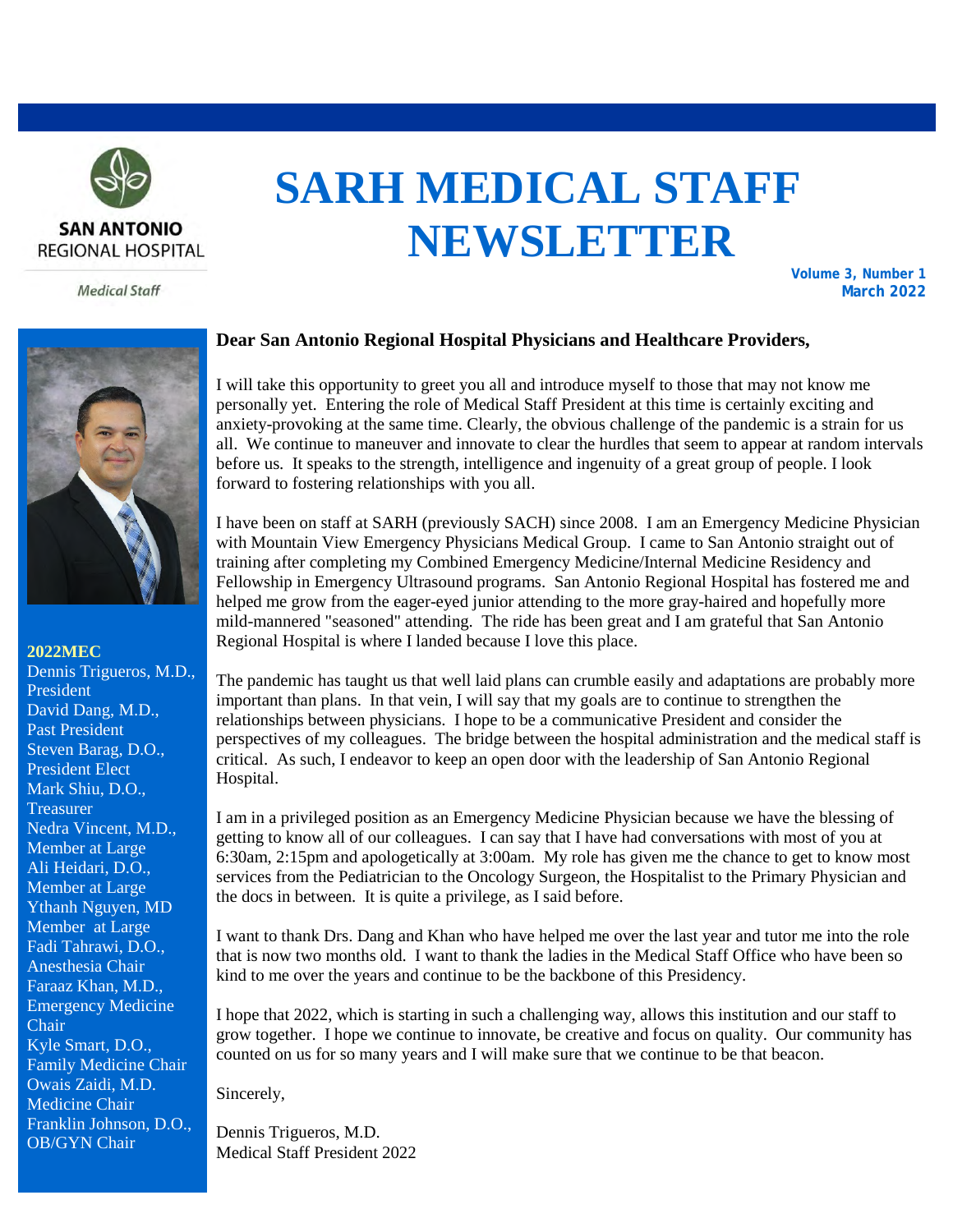Antoune Saad, M.D., Pediatric Chair John Goffigan, M.D., Radiology Chair Lawrence Wagman, M.D., Surgery Chair

**Contact Us:**

[ljacobo@sarh.org](mailto:ljacobo@sarh.org) 909-920-4942

# In This Issue

- Medical Record Updates
- Foundation News
- Pfizer & Moderna **Boosters**
- Tele Psychiatry
- CME Programs
- New Members to the Medical and Allied Health Staff
- Birthdays

# **Medical Record Updates**

## *14 Day Completion Requirement*

To ensure continuity of care and facilitate accurate medical record documentation, effective February 14, 2022, medical records are required to be completed by the 14<sup>th</sup> day post discharge. After 14 days, delinquent records will qualify for suspension in accordance with hospital policy and Medical Staff Bylaws:

*"Members of the Medical Staff are required to complete medical records within fourteen (14) days after discharge. A limited suspension, in the form of withdrawal of admitting and other related privileges until medical records are completed……."*

# *Queries*

In addition, please be advised that effective February 14, 2022, physician queries must be responded to within 14 days. Delinquent queries are part of the legal medical record and will qualify for suspension. It is important that queries be addressed to ensure accurate documentation and code assignment. *Order for Consultation: SNF and Home Health* 

There has been a significant increase in discharge delays due to orders being entered for discharge to SNF or HH without an accompanying consult order for Case Management.

Please remember to place an order for a consultation for Case Management to ensure timely follow-up and discharge.

# **\*\*\*\*\*\*\*\*\*\*\*\*\*\*\*\*\*\*\*\*\*\*\*\*\*\*\*\*\*\*\*\*\*\*\*\*\*\*\*\*\*\*\*\*\*\*\*\*\*\*\*\*\*\*\*\*\*\*\*\*\*\*\*\*\*\*\*\*\*\*\*\*\*\*\***

# **Foundation News**

San Antonio Hospital Foundation has exciting events scheduled for 2022 and we invite you to attend. Serving the healthcare needs of the community is at the heart of San Antonio Regional Hospital's mission.

Donations and sponsorships enable the Foundation to support programs and services such as the Lewis-San Antonio Healthy Communities Institute, nursing education, oncology, cardiac care, and women's health. Recent support also enabled the purchase of a da Vinci Robot, new patient beds, a Xenex Ultra Violet Robot, and the construction of a third cardiac catheterization laboratory.

Mark your calendars for an exciting year of philanthropy – we welcome you to join us! Please call the Foundation office with any questions at 909.920.4962 or email Foundation @SARH.org.



**SAN ANTONIO HOSPITAL FOUNDATION** 

|             | <b>STATE OF THE REGION LUNCHEON</b>          |
|-------------|----------------------------------------------|
| 2022        | TUESDAY, MARCH 29                            |
|             | <b>LADIES LEGACY INITIATIVE RECEPTION</b>    |
| <b>SAVE</b> | THURSDAY, APRIL 7                            |
|             | 37TH ANNUAL SAN ANTONIO GOLF CLASSIC         |
| the         | <b><i>AONDAY, JUNE 13</i></b>                |
| DATE        | Presented By                                 |
|             | <b>FALL CELEBRATION DINNER &amp; DANCING</b> |
|             | SATURDAY, SEPTEMBER 24                       |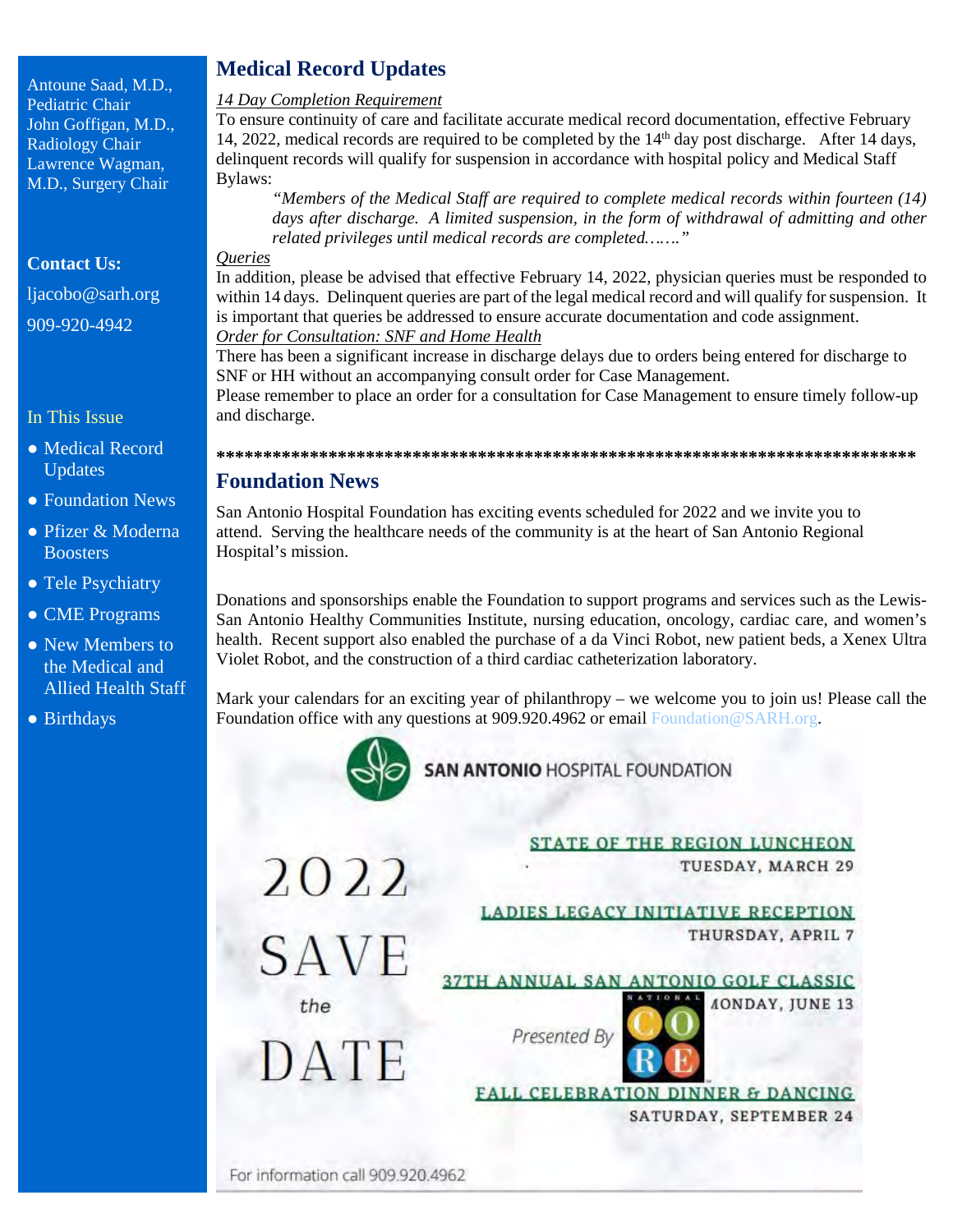# **Tele-Psychiatric Services:**

Physician may request a psychiatric consult by adding an order for psychiatric evaluation and contacting the psychiatrist on staff. If the psychiatrist is unavailable, a psychiatric evaluation may be facilitated via Tele Psych services. Tele Psych communication device is located in Emergency Department as well as all inpatient floors. **Please have nursing arrange for Tele Psych consultation.**

\*\*\*\*\*\*\*\*\*\*\*\*\*\*\*\*\*\*\*\*\*\*\*\*\*\*\*\*\*\*\*\*\*\*\*\*\*\*\*\*\*\*\*\*\*\*\*\*\*\*\*\*\*\*\*\*\*\*\*\*\*\*\*\*\*\*\*\*\*\*\*\*\*\*\*\*\*

\*\*\*\*\*\*\*\*\*\*\*\*\*\*\*\*\*\*\*\*\*\*\*\*\*\*\*\*\*\*\*\*\*\*\*\*\*\*\*\*\*\*\*\*\*\*\*\*\*\*\*\*\*\*\*\*\*\*\*\*\*\*\*\*\*\*\*\*\*\*\*\*\*\*\*\*

# **COVID-19 Vaccine Booster:**

Both Pfizer and Moderna booster vaccines are now available in the Hospital Vaccine Clinic located in the Art Gallery (by the main entrance) or the SARH Urgent Care clinics. Hours for the clinic are 8:00am to 2:00pm, Monday through Friday.

Physicians' office staff may receive the booster at Urgent Care clinics. If you have any questions, please reach out to the vaccine clinic at (909) 985 - 2811 ext 24100.

\*\*\*\*\*\*\*\*\*\*\*\*\*\*\*\*\*\*\*\*\*\*\*\*\*\*\*\*\*\*\*\*\*\*\*\*\*\*\*\*\*\*\*\*\*\*\*\*\*\*\*\*\*\*\*\*\*\*\*\*\*\*\*\*\*\*\*\*\*\*\*\*\*\*\*\*

#### **COVID-19 Vaccination & Booster Documentation:**

Please forward a copy of your vaccination **and booster** records to the Medical Staff Office. This can be sent either via fax to 909-949-3970 or email to credentialing @sarh.org.

Thank you!

\*\*\*\*\*\*\*\*\*\*\*\*\*\*\*\*\*\*\*\*\*\*\*\*\*\*\*\*\*\*\*\*\*\*\*\*\*\*\*\*\*\*\*\*\*\*\*\*\*\*\*\*\*\*\*\*\*\*\*\*\*\*\*\*\*\*\*\*\*\*\*\*\*\*\*\*

# **CME PROGRAMS/WEBINARS/LOCAL MEETINGS:**

### *SARH CME Schedule: (Via Emailed Zoom Link)*

• 3/24/22 "Patient Blood Management" – Steven Frank, M.D. Professor, Director, Johns Hopkins Health System Blood Management Program Director, Center for Bloodless Medicine and Surgery Faculty, Armstrong Institute for Patient Safety and Quality Department of Anesthesiology/Critical Care Medicine The Johns Hopkins Medical Institutions

Dr. Steven Frank is a professor in the Department of Anesthesiology and Critical Care Medicine at the Johns Hopkins Medical Institutions, where he specializes in anesthesia for vascular, thoracic, and transplant cases. Dr. Frank is the Medical Director of the Johns Hopkins Health System Blood Management Program and he also directs the Center for Bloodless Medicine and Surgery, a program for patients who wish to avoid transfusion.

His recent work relates to clinical studies in the area of collection and analysis of transfusion data from electronic medical records and methods for using such data to improve practice. He is currently on the Editorial Board of the journal *Transfusion*, and has served on the Board of Directors for AABB and SABM. He is also chair of the Committee on Patient Blood Management for the American Society of Anesthesiologists.

Dr. Frank will discuss the techniques used before, during, and after surgery to help patients minimize blood loss and the need to receive donated blood. He will also explain how to establish and follow best practices for blood management, utilization, and implementation as well as the need to consistently follow current guidelines for transfusion. Clinical and cultural factors associated with blood transfusion medicine and its impact on patient care will also be covered. Dr. Frank will reflect on the patient populations most affected by the need for blood and blood products and consider how implicit bias may impact appropriate care of these patients.

#### **Watch via Zoom:**

https://us02web.zoom.us/j/85465326703?pwd=WDRjOWxLVm1Hei9wZGQ2ZHhyWnZnZz09

Dial: 669-900-6833 Meeting ID: 854 6532 6703 Passcode: 587283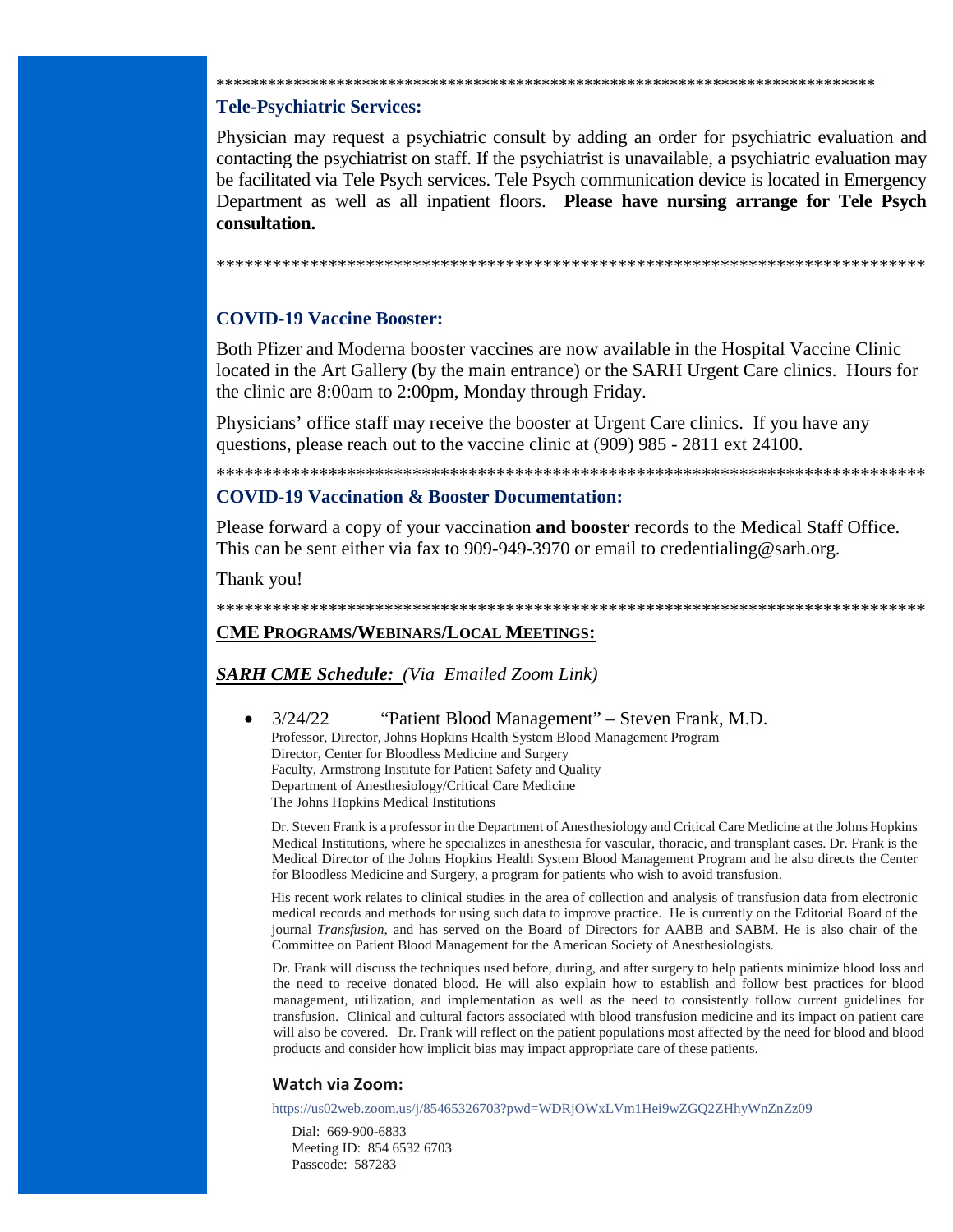# *SARH CME Schedule Continued:*

- $4/14/22$  "Opioid Stewardship" Dr. Aimee Moulin & Ms. Christine Bailey, MSN, RN, CSSGB
- 4/28/22 "Vector Borne Illness" Karen Guiang, D.O.
- 5/12/22 "Biohacking" Asghar Husain, M.D.

# *San Bernardino County Medical Society: Visit sbcms.org/events*

*CMA: Visit cmadocs.org/aces* 

# **Welcome New SARH Medical & Allied Staff Members:**











**Adongo, Anna A., M.D.** Allied Anesthesia Medical Group 400 N. Tustin Ave. Suite 400 Santa Ana, CA 92705 Tel: (714) 619-5383 Fax: (714) 619-5396

**Alfred, Amgad, PA-C** EMERGENCY DEPT., SAN ANTONIO REGIONAL HOSPITAL 999 San Bernardino Road Upland, CA 91786 Tel: (909) 920-4747 Fax: (909) 920-4731

**Chen-Rogers, Caroline, D.O.** CareMore 141 W. Foothill Blvd. Suite B Upland, CA 91786 Tel: (909) 296-8800 Fax: (909) 296-8928

**Dang, Trien T., M.D.** San Antonio Radiological Medical Group 9650 Business Center Dr. Suite 127 Rancho Cucamonga, CA 91730 Tel: (909) 920-4710 Fax: (909) 920-4939

**Eslami Farsani, Maziar, M.D.** The Neurology Group 2895 N. Towne Ave. Pomona, CA 91767 Tel: (909) 982-2719 Fax: (909) 946-9931

**Frydendall, Matthew J., PA-C** Arrowhead Orthopaedics 8805 Haven Ave. Suite 200 San Bernardino, CA 92404 Tel: (909) 577-1600 Fax: (909) 989-4477





**Nam, Eduardo J., M.D.** California Kidney Specialists 1335 Cypress St. Suite 205 San Dimas, CA 91773 Tel: (909) 542-2777 Fax: (909) 394-1800

**Nassman, Dareen M., PA-C** EMERGENCY DEPT., SAN ANTONIO REG 999 San Bernardino Road Upland, CA 91786 Tel: (909) 920-4747 Fax: (909) 920-4731



**Olsson, Ingrid, PA-C** Inland Neurosurgery Institute 255 E. Bonita Ave. Building 9 Pomona, CA 91767 Tel: (909) 450-0369 Fax: (909) 450-0366

**Paulo, Jenniflor, FNP** 901 San Bernardino Rd Suite 102 Upland, CA 91706 Tel: (909) 579-6721 Fax: (909) 579-4737

**Pulumati, Krishna A., M.D.**

Chaparral Medical Group 1866 N. Orange Grove Ave. Suite 201 Pomona, CA 91767 Tel: (909) 623-5866 Fax: (909) 623-1606

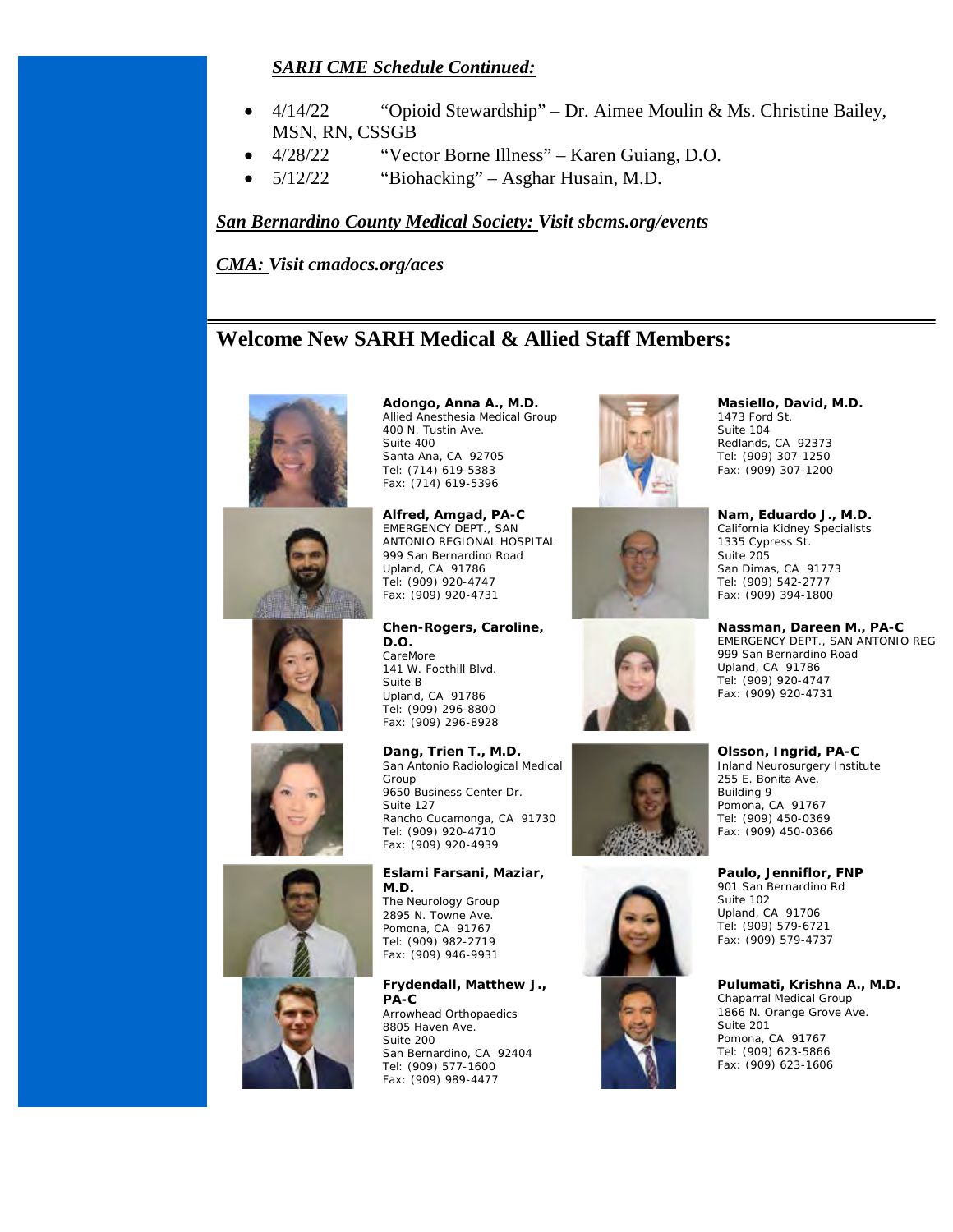

EMERGENCY DEPT., SAN ANTONIO REGIONAL HOSPITAL 999 San Bernardino Road Upland, CA 91786 Tel: (909) 920-4747 Fax: (909) 920-4731

**Galea, Victoria M., M.D.**

**Haytoglu, Tahir, M.D.** 9471 Haven Avenue Suite 140 Rancho Cucamonga, CA 91730 Tel: (909) 474-2333 Fax: (909) 944-8111

**Hong, Paul, D.P.M.** Family Foot Center 728 N. Euclid Ave. Ontario, CA 91762 Tel: (909) 984-5614 Fax: (909) 984-4759

**Latif, Alaa M., M.D.** Hope Cancer Clinic 1900 Royalty Dr. Suite 140 Pomona, CA 91767 Tel: (909) 620-0200 Fax: (909) 620-0220

**Lee, Byung, D.O.** Hematology Oncology Specialists 1473 Ford St. Suite 104 Redlands, CA 92373 Tel: (909) 307-1250 Fax: (909) 307-1270

**Lim, Janet T., M.D.** 11175 Campus St. CP A1120 Loma Linda, CA 92354 Tel: (909) 558-8626 Fax: (909) 558-0479

# **BIRTHDAYS – JANUARY THRU MARCH:**

| Abdelkarim, Basim Z., M.D. | Lopez, Pedro M., M.D.      |
|----------------------------|----------------------------|
| Abdullah, Edward E., M.D.  | Lucchesi, Archana C., M.D. |
| Abidali, Moustapha, D.O.   | Ma, Kelvin K., M.D.        |
| Adongo, Anna A., M.D.      | Majeed, Azhar, M.D.        |
| Al-Darsani, Hussain, M.D.  | Marilao, Hilario A., M.D.  |
| Alesh, Issa G., M.D.       | McCarthy, Stuart A., M.D.  |
| Alfred, Amgad, PA-C        | Merchant, Erin N., PA-C    |
| Ali, Mohsen I., M.D.       | Michelson, David J., M.D.  |
| Alla, Haritha R., M.D.     | Mittal, Vikrant, M.D.      |
| Alpiner, Donald M., D.O.   | Mohideen, Namita P., M.D.  |
| Altamimi, Sadiq L., M.D.   | Mourani, John P., M.D.     |
| Arasoghli, Sam, M.D.       | Mowjood, Muhammad R., D.O. |
| Arias, Alexandria I., PA-C | Mulla, Neda F., M.D.       |
| Armada, C. A., D.O.        | Neuner, Jeremy J., FNP-C   |

**Qureshi, Sana A., M.D.** Chaparral Medical Group 160 E. Artesia St. Suite 220 Pomona, CA 91767 Tel: (909) 865-1020 Fax: (909) 865-1202

**Saad, Bashar G., M.D.** 630 N. 13th Ave. Suite F Upland, CA 91786 Tel: (909) 949-0860 Fax: (909) 882-0716

#### **Shah, Akash K., M.D.**

Arrowhead Orthopaedic 15325 Fairfield Ranch Road Suite 150 Chino Hills, CA 91709 Tel: (909) 557-1668 Fax: (909) 557-1677

#### **Stannislaus, Sharon S., PA-C**

Inland Neurosurgery Institute 255 E. Bonita Ave. Building 9 Pomona, CA 91767 Tel: (909) 450-0369 Fax: (909) 450-0366

#### **Zheleva, Vasilena P., M.D.**

1280 Court Pointe Ste 112 Corona, CA 92879 Tel: (951) 898-2828 Fax: (951) 898-2811













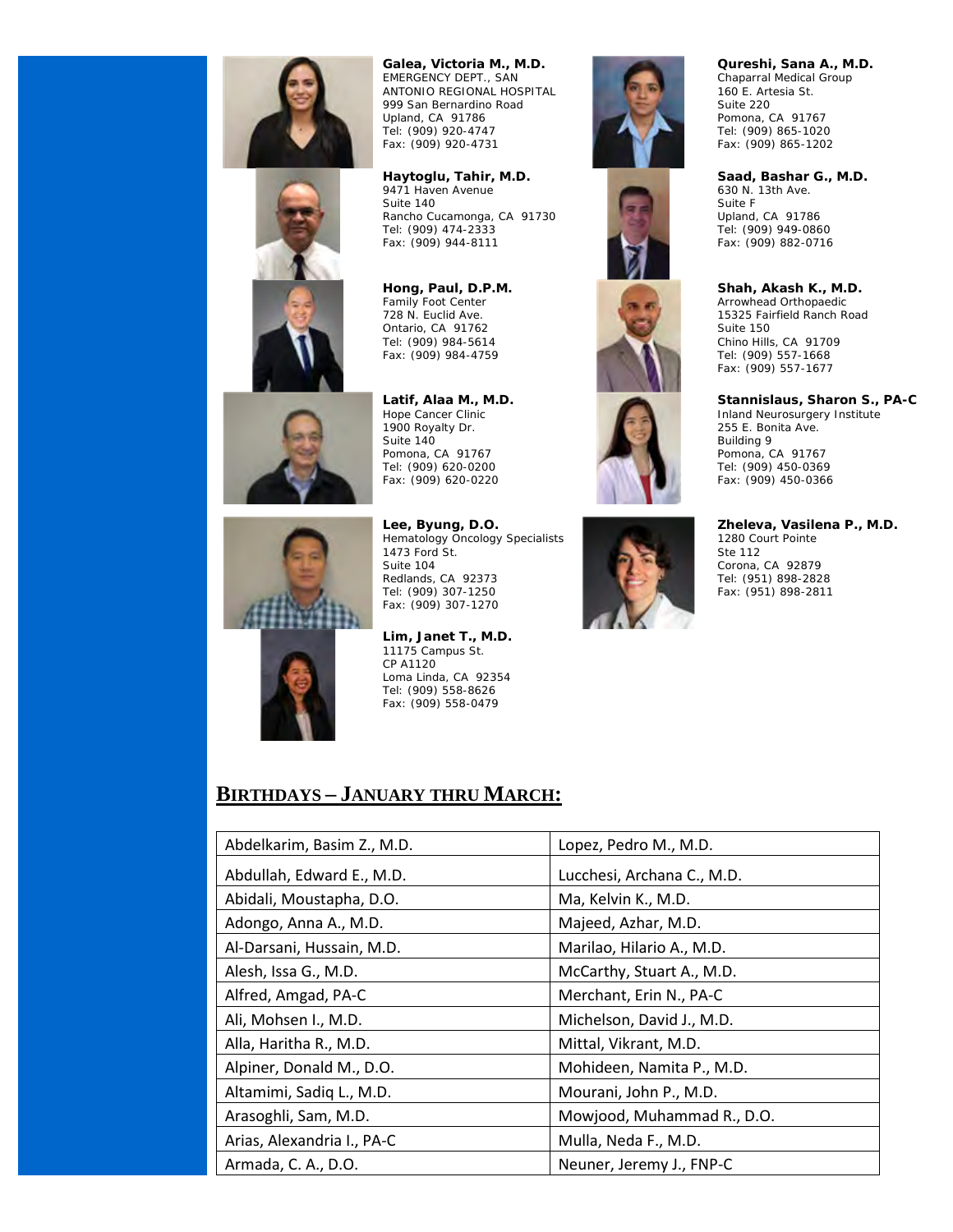| Azar, Edward S., D.P.M.            | Nguyen, An Tam, PA-C          |
|------------------------------------|-------------------------------|
| Baek, William S., M.D.             | Nguyen, Charles, M.D.         |
| Banquerigo, Eldine A., M.D.        | Nguyen, Henry H., M.D.        |
| Bansal, Ramesh C., M.D.            | Nguyen, Tamuyen G., M.D.      |
| Bassi, Sohan S., M.D.              | Nikolova, Andriana P., M.D.   |
| Bekemeier, Kimberly A., D.O.       | Oyemade, Olusola A., M.D.     |
| Bhatt, Mrunal, M.D.                | Page, Nolan R., D.O.          |
| Bhoot, Heeten V., D.O.             | Paliwal, Yogesh K., M.D.      |
| Bokhari, Syed W., M.D.             | Pappoe, Akhenaton A., M.D.    |
| Bosserman, Linda D., M.D.          | Parkes, Kevin J., M.D.        |
| Brown, James R., M.D.              | Pascual, Filomena S., M.D.    |
| Buenviaje-Smith, Sarah, M.D.       | Paulo, Jenniflor, FNP         |
| Bulger, Jeffrey E., PA-C           | Paxman, Jeffrey S., D.D.S.    |
| Buonavita, Graciela A., PA-C       | Pham, Tuan A., M.D.           |
| Chai, Michael, M.D.                | Phan, Cong T., M.D.           |
| Chanduri, Swarna S., M.D.          | Phan, Kevin H., M.D.          |
| Chen, Eric M., M.D.                | Phillips, Justin R., M.D.     |
| Choi, Christopher C., D.D.S., M.D. | Poopat, Natee, M.D.           |
| Chowdhury, Nagib H., M.D.          | Potts, Matthew E., M.D.       |
| Chu, Caleb P., M.D.                | Qasqas, Shadi A., M.D.        |
| Corrales, Luis A., M.D.            | Qureshi, Sana A., M.D.        |
| Cutler, Aaron R., M.D.             | Rahman, Faiz U., D.O.         |
| Dang, David N., M.D.               | Rahman, Jamal N., M.D.        |
| Dang, Trien T., M.D.               | Ramos, Jesus, PA-C            |
| Dellinger, Thanh, M.D.             | Ramos, Lina T., M.D.          |
| Dhawan, Vinod K., M.D.             | Rasania, Suraj, M.D.          |
| Didari, Farid, D.P.M.              | Rashidi, Wendy D., M.D.       |
| Du, Joanna, M.D.                   | Rasi, Alfredo L., M.D.        |
| Eastman, Jennifer L., FNP-C        | Reddy, Radha T., M.D.         |
| Enzensperger, Irene K., M.D.       | Reynolds, Thomas, M.D.        |
| Espinosa, Darlene L., M.D.         | Rhone, Terence P., D.O.       |
| Fisgus, James W., M.D.             | Rizvi, Abid A., M.D.          |
| Florin, Whitney D., D.D.S., M.D.   | Rizvi, Syed Muhammad H., M.D. |
| Force-Obrowski, Sandra K., M.D.    | Robles, David T., M.D.        |
| Frederiksen, Ryan A., M.D.         | Roy, Deborshi, M.D.           |
| Furubayashi, Jill K., M.D.         | Saad, Bashar G., M.D.         |
| Gao, Guangqiang, M.D.              | Sabry, Tameem H., PA-C        |
| Garg, Vinod K., M.D.               | Samouh, Romeo J., M.D.        |
| Gaskins, Reuel T., M.D.            | Samudrala, Srinath, M.D.      |
| Ghawi, Hani S., M.D.               | Sandhu, Gary G., M.D.         |
| Goffigan, John C., M.D.            | Sandhu, Jasvir S., M.D.       |
| Goldman, Scott I., M.D.            | Sandhu, Rohinder K., M.D.     |
| Guiang, Karen M., D.O.             | Schrader, Matthew J., D.O.    |
| Guzman, Benny J., M.D.             | Shih, Tyson, M.D.             |
| Haiavy, Jacob, M.D., D.D.S.        | Sohal, Ravinder S., M.D.      |
| Han, Ernest, M.D.                  | Sommer, Brenna R., D.O.       |
| Harrison, Alana R., D.O.           | Spivack, Brian L., M.D.       |